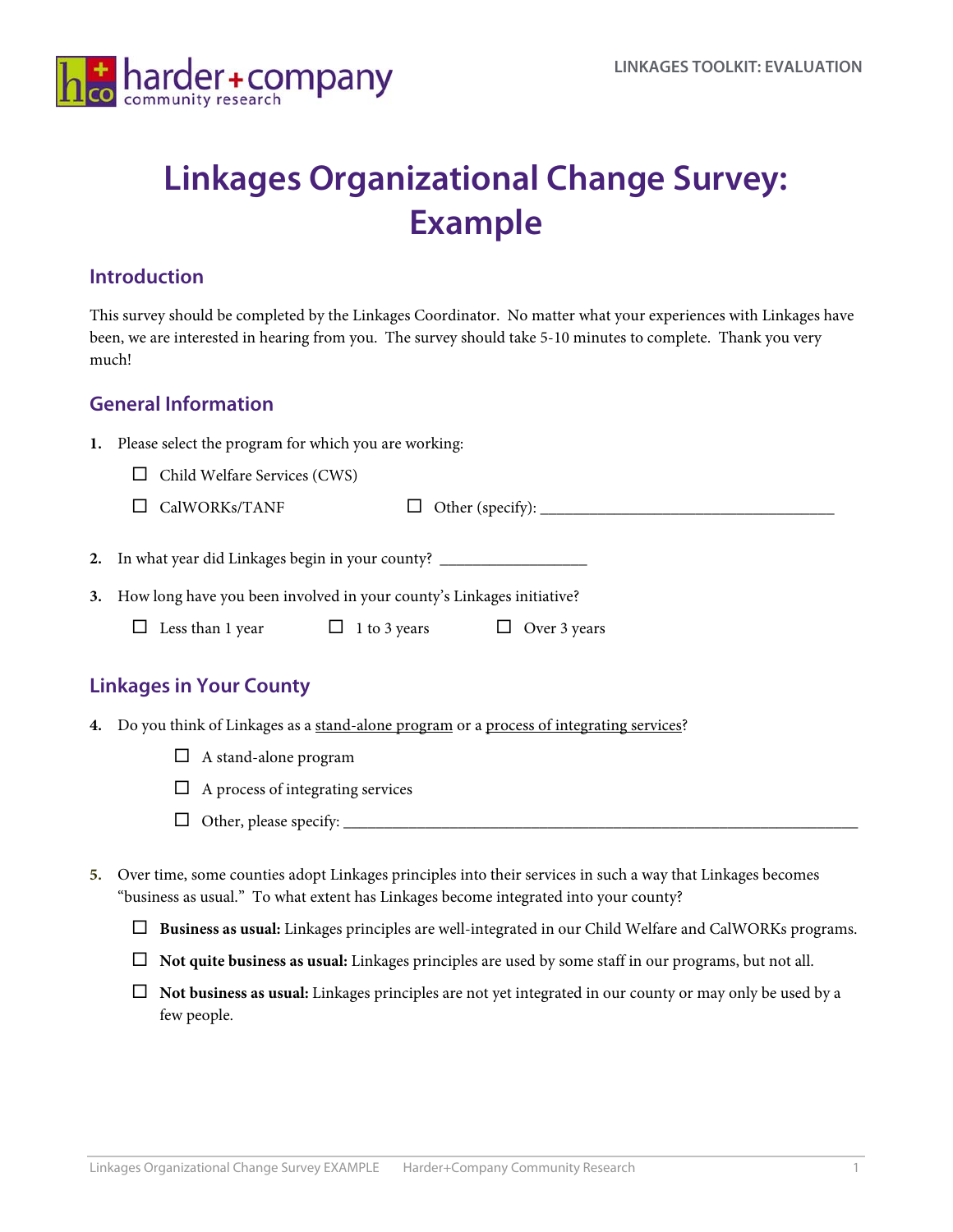### **Shared Goals**

**6.** The table below asks whether you feel that Child Welfare and CalWORKs have shared goals in your county. *Please provide one answer for each row.*

|                                                                                         | <b>Definitely</b> | Probably | Probably<br><b>Not</b> | Definitely<br><b>Not</b> | Don't<br>Know |
|-----------------------------------------------------------------------------------------|-------------------|----------|------------------------|--------------------------|---------------|
| a. Does CalWORKs leadership see child safety as<br>one of their goals?                  |                   |          |                        |                          |               |
| b. Do CalWORKs line staff see child safety as one<br>of their goals?                    |                   |          |                        |                          |               |
| c. Does Child Welfare leadership see family self-<br>sufficiency as one of their goals? |                   |          |                        |                          |               |
| d. Do Child Welfare line staff see family self-<br>sufficiency as one of their goals?   |                   |          |                        |                          |               |

#### **Components of Success**

**7.** How important would you say each of the following factors is in making Linkages a success? *Please provide one answer for each row.*

|                                                                       | <b>Very</b><br>Important | Somewhat<br>Important | Not Very<br>Important | <b>Not</b><br>Important<br>At All |
|-----------------------------------------------------------------------|--------------------------|-----------------------|-----------------------|-----------------------------------|
| a. Strong leadership in favor of Linkages                             | H                        | П                     | H                     |                                   |
| b. Pre-existing working relationship with the<br>other agency         |                          | П                     | H                     |                                   |
| c. Compatible procedures between Child<br><b>Welfare and CalWORKs</b> |                          | П                     | H                     |                                   |
| d. Likelihood of cost savings or cost sharing                         |                          | П                     | <b>I</b>              |                                   |
| e. Likelihood that families will be better off with<br>Linkages       |                          | П                     | H                     |                                   |
| f. Workplace culture of willingness to try new<br>things              | l 1                      | П                     | H                     |                                   |
| g. External technical assistance                                      | H                        | П                     | H                     |                                   |
| h. Clear communication between CalWORKs<br>and Child Welfare staff    |                          | <b>COL</b>            |                       |                                   |

 $\mathcal{L}_\text{max}$  , and the set of the set of the set of the set of the set of the set of the set of the set of the set of the set of the set of the set of the set of the set of the set of the set of the set of the set of the

i. Are there additional factors you feel are critical for Linkages to succeed? \_\_\_\_\_\_\_\_\_\_\_\_\_\_\_\_\_\_\_\_\_\_\_\_\_\_\_\_\_\_\_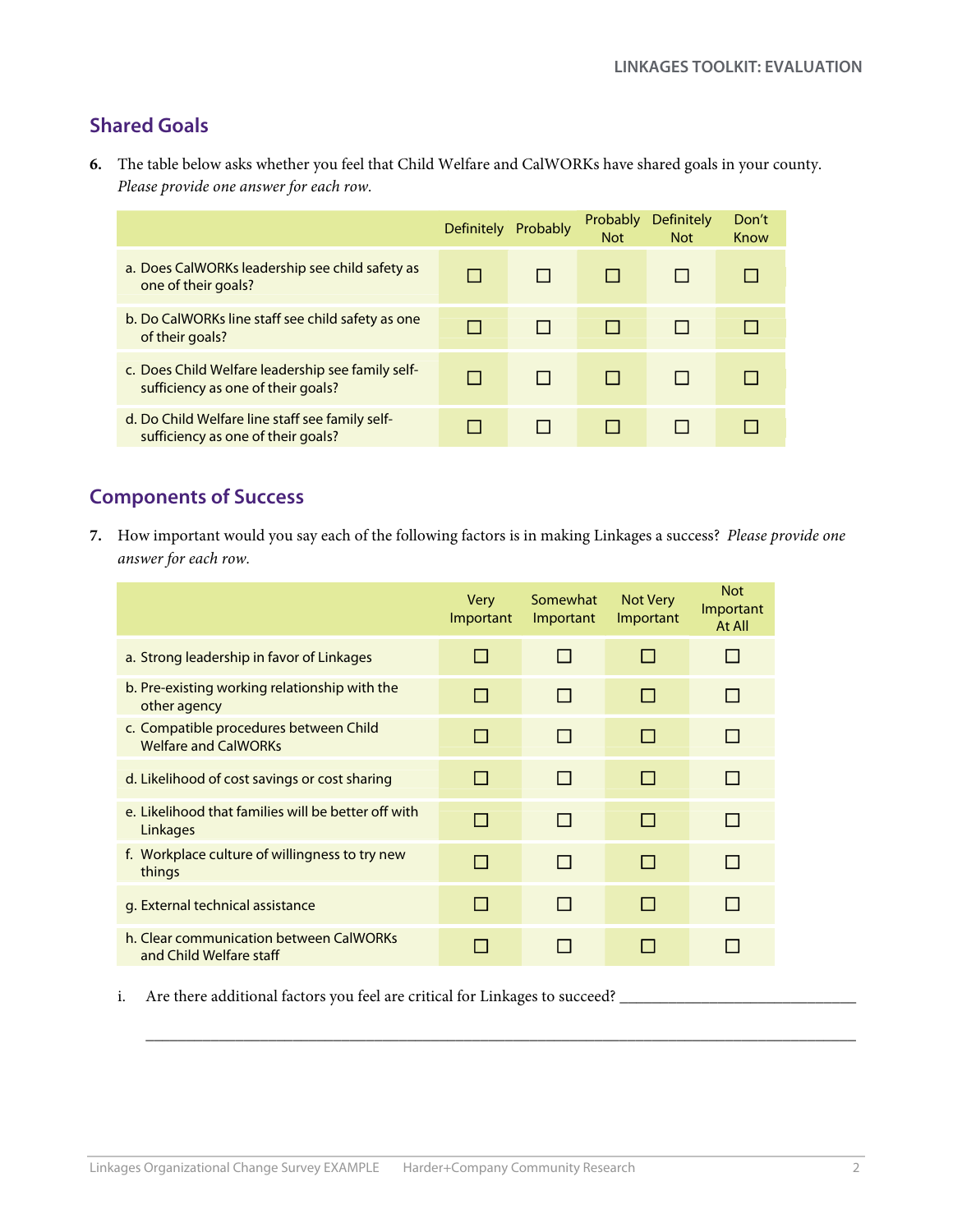**8.** Please indicate the extent to which you agree with each of the following statements. *Please provide one answer for each row.*

|                                                                                                                               | Strongly<br>Agree | Agree        | <b>Neutral</b> | <b>Disagree</b> | <b>Strongly</b><br><b>Disagree</b> |
|-------------------------------------------------------------------------------------------------------------------------------|-------------------|--------------|----------------|-----------------|------------------------------------|
| a. Child Welfare and CalWORKs had a history of<br>working together in this county prior to Linkages.                          | $\Box$            | □            | □              | □               | □                                  |
| b. This county's Child Welfare leadership makes<br>Linkages a priority.                                                       | $\Box$            | □            | □              | П               | □                                  |
| c. This county's CalWORKs leadership makes Linkages<br>a priority.                                                            | $\Box$            | П            | □              | П               | □                                  |
| d. The county division/program where I work has<br>effective ways of communicating information of<br>value to all staff.      | $\Box$            | $\Box$       | $\Box$         | $\Box$          | □                                  |
| e. The county division/program where I work involves<br>staff at all levels in decisions about how to improve<br>the program. | $\Box$            | □            | $\Box$         | □               | □                                  |
| f. I am encouraged to challenge the way things are<br>done in our county program.                                             | $\Box$            | $\Box$       | $\Box$         | $\Box$          | $\Box$                             |
| g. I am encouraged to work in creative and innovative<br>ways.                                                                | $\Box$            | $\Box$       | □              | П               | □                                  |
| h. Linkages has increased the accountability that<br>Child Welfare staff feel towards CalWORKs.                               | $\Box$            | $\Box$       | □              | $\Box$          | $\Box$                             |
| i. Linkages has increased the accountability that<br>CalWORKs staff feel towards Child Welfare.                               | $\Box$            | $\Box$       | □              | $\Box$          | □                                  |
| My staff (including supervisors and line staff) feel<br>$\mathbf{i}$ .<br>that they are part of a Linkages "team."            | $\Box$            | $\Box$       | $\Box$         | $\Box$          | $\Box$                             |
| k. Linkages can be implemented with any existing<br>line staff.                                                               | $\Box$            | □            | □              | $\Box$          | □                                  |
| I. Linkages requires a special level of personal<br>commitment from staff.                                                    | $\Box$            | $\Box$       | □              | $\Box$          | □                                  |
| m. Linkages requires staff who can easily think outside<br>the box.                                                           | □                 | $\Box$       | □              | $\Box$          | □                                  |
| n. Linkages requires extra ongoing support and<br>training of staff in order to succeed.                                      | $\Box$            | □            | □              | $\Box$          | □                                  |
| o. Having Linkages in place requires more staff time<br>than not having Linkages in place.                                    | n.                | H            | H              | ΙI              | $\mathsf{L}$                       |
| p. Linkages leadership in this county values the use of<br>numbers to demonstrate success.                                    | $\Box$            | $\Box$       | □              | П               | □                                  |
| q. Recording accurate data is something that is done<br>well in our CalWORKs program.                                         | H                 | $\mathsf{L}$ | $\Box$         | П               | $\blacksquare$                     |
| r. Recording accurate data is something that is done<br>well in our Child Welfare program.                                    | $\mathsf{L}$      | П            | П              | П               | П                                  |
| s. It is my best quess that Linkages is currently saving<br>our county money.                                                 | П                 | H            | П              | П               | $\mathsf{L}$                       |
| t. It is my best guess that Linkages can save our<br>county money in the future.                                              | $\Box$            | □            | $\Box$         | $\Box$          | П                                  |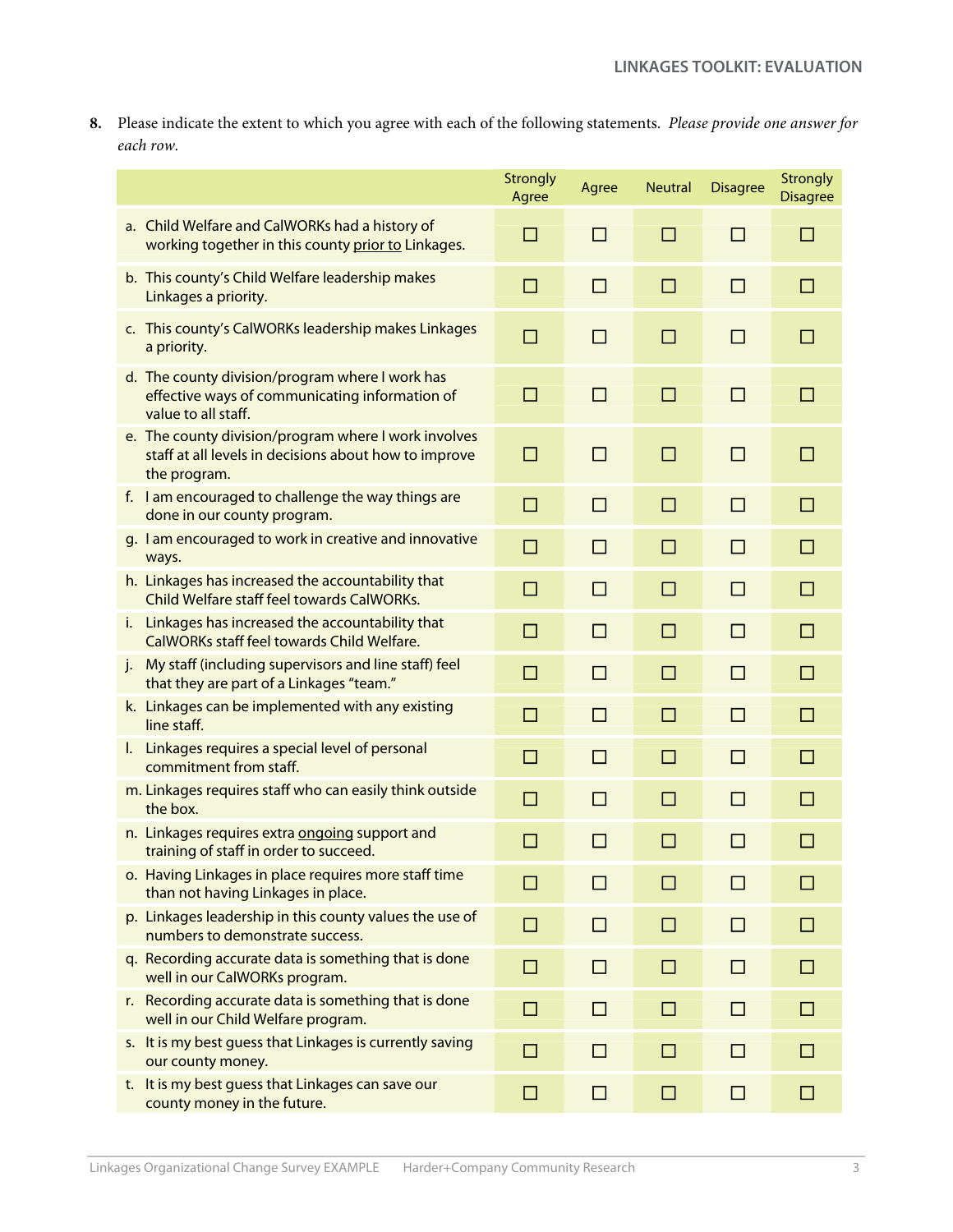| <b>Linkages Effects on Staff</b> |  |  |
|----------------------------------|--|--|
|----------------------------------|--|--|

| 9. In general, how has Linkages changed the job satisfaction of your staff, if at all?                                                                                          |  |  |  |  |  |  |
|---------------------------------------------------------------------------------------------------------------------------------------------------------------------------------|--|--|--|--|--|--|
| $\Box$ Decreased<br>Increased<br>$\Box$ Don't know<br>$\Box$ No change<br>$\mathsf{L}$<br>satisfaction<br>satisfaction                                                          |  |  |  |  |  |  |
|                                                                                                                                                                                 |  |  |  |  |  |  |
| 10. In general, how has Linkages changed the effectiveness of your staff in doing their jobs?                                                                                   |  |  |  |  |  |  |
| Increased<br>$\Box$ No change<br>$\Box$ Decreased<br>$\Box$ Don't know<br>ப<br>effectiveness<br>effectiveness                                                                   |  |  |  |  |  |  |
|                                                                                                                                                                                 |  |  |  |  |  |  |
| 11. In general, how has Linkages changed staff tendencies to "think outside the box" in working with clients?<br>Linkages has increased tendency to think outside the box.<br>ப |  |  |  |  |  |  |
| Thinking outside the box has not changed due to Linkages.<br>ப                                                                                                                  |  |  |  |  |  |  |
| Linkages has decreased tendency to think outside the box.<br>□                                                                                                                  |  |  |  |  |  |  |
|                                                                                                                                                                                 |  |  |  |  |  |  |
|                                                                                                                                                                                 |  |  |  |  |  |  |
|                                                                                                                                                                                 |  |  |  |  |  |  |
| <b>Linkages Effects on Families</b>                                                                                                                                             |  |  |  |  |  |  |
| 12. Do you feel that Linkages improves outcomes for eligible families?                                                                                                          |  |  |  |  |  |  |
| $\Box$ No<br>Don't know<br>$\Box$ Yes<br>$\Box$                                                                                                                                 |  |  |  |  |  |  |
|                                                                                                                                                                                 |  |  |  |  |  |  |
| 13. In your experience, does Linkages help you identify special issues for families, such as domestic violence?                                                                 |  |  |  |  |  |  |
| Sometimes<br>$\Box$ Rarely<br>$\Box$ Never<br>Don't know/<br>$\Box$ Always<br>$\Box$<br>$\mathsf{L}$<br>Does not apply                                                          |  |  |  |  |  |  |
|                                                                                                                                                                                 |  |  |  |  |  |  |
|                                                                                                                                                                                 |  |  |  |  |  |  |